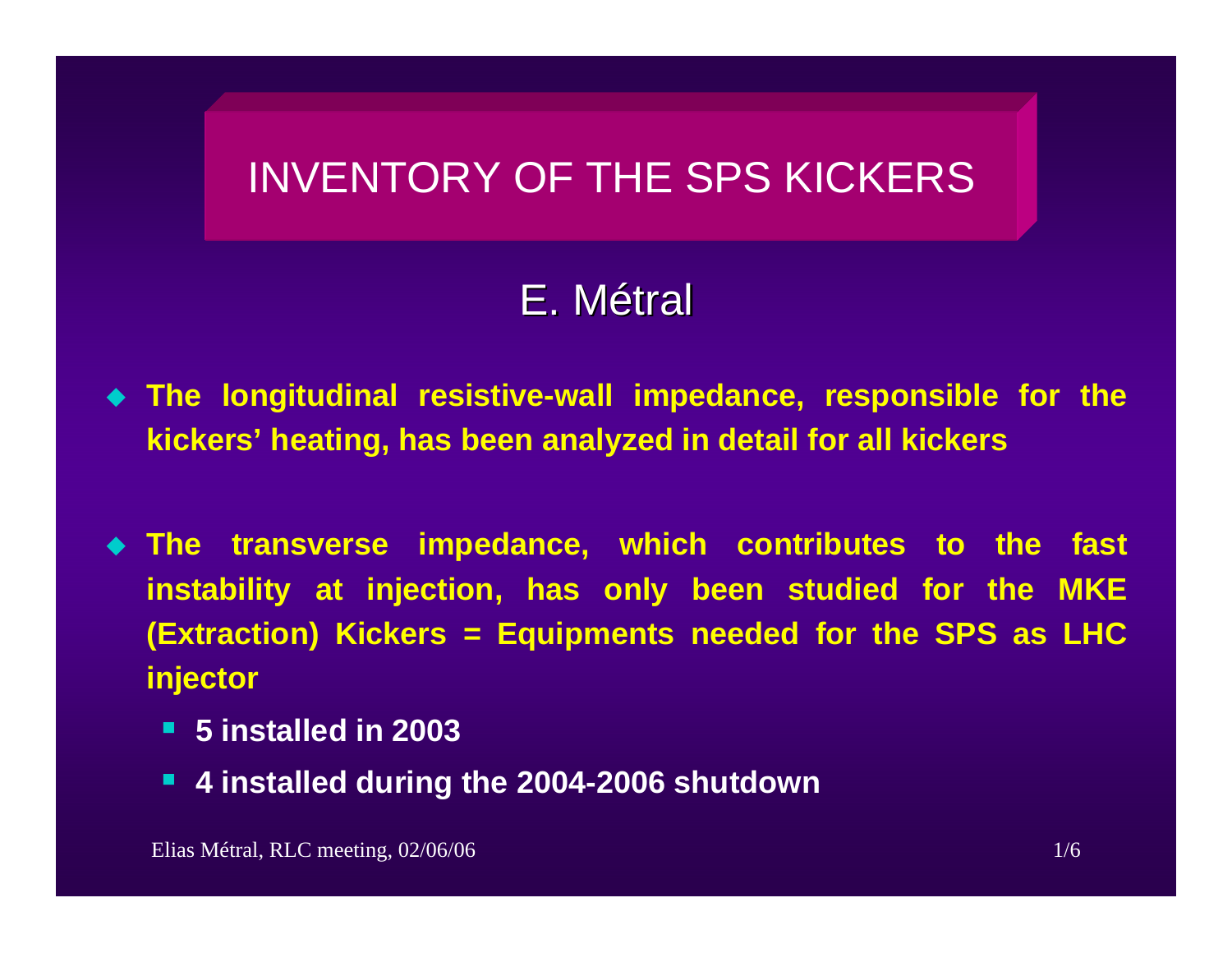### LIST OF THE SPS KICKERS (E. Gaxiola, 12/05/06)

| Impedance issues inventory | <b>AB-BT SPS kickers</b>            |                       | <b>Full</b> | by E. Gaxiola |                                          | 12-05-2006, (19-04-2006, 24-9-2004, 22-9-2004)                                                 |
|----------------------------|-------------------------------------|-----------------------|-------------|---------------|------------------------------------------|------------------------------------------------------------------------------------------------|
| Magnet                     | Location                            | H aperture V aperture |             |               | Tank gap screening Intermodule screening | Comment                                                                                        |
| MKP-S I, 5 module          | LSS1 MKP-S 11931                    | 100                   | 61          | yes           | yes                                      |                                                                                                |
| MKP-S II, 5 module         | <b>LSS1 MKP-S 11936</b>             | 100                   | 61          | yes           | yes                                      |                                                                                                |
| MKP-S III, 2 module        | <b>LSS1 MKP-S 11952</b>             | 100                   | 61          | yes           | yes                                      |                                                                                                |
| MKP-L IV, 4 module         | LSS1 MKP-L 11955                    | 140                   | 54          | no            | no                                       | For modifications designer needed (2006)                                                       |
| spare MKP-S I, 5 module    | storage                             | 100                   | 61          | yes           | yes                                      |                                                                                                |
| spare MKP-S III, 2 module  | storage                             | 100                   | 61          | yes           | yes                                      |                                                                                                |
| spare MKP-L IV, 4 module   | (under reconstruction)              | 140                   | 54          | yes           | no                                       |                                                                                                |
| <b>MKQH</b>                | <b>LSS1 MKQH 11653</b>              | 135 *                 | 33.9        | No            | not applicable                           | For modifications designer needed (2006)<br>* reduced due to elliptical ceramic inserts (2004) |
| <b>MKQV</b>                | <b>LSS1 MKQV 11679</b>              | 102                   | 56          | No            | not applicable                           |                                                                                                |
| MKDH-1                     | LSS1 MKDH-1 11751                   | 56                    | 97.1        | No            | not applicable                           | iron silicon core                                                                              |
| MKDH-2                     | LSS1 MKDH-2 11754                   | 56                    | 97.1        | <b>No</b>     | not applicable                           | iron silicon core                                                                              |
|                            |                                     |                       |             |               |                                          |                                                                                                |
| MKDH-3                     | LSS1 MKDH-3 11756                   | 60                    | 106.1       | No            | not applicable                           | iron silicon core                                                                              |
| MKDV-1                     | <b>LSS1 MKDV-1 11731</b>            | 56                    | 75          | No            | not applicable                           | similar to MKE magnets                                                                         |
| MKDV-2                     | LSS1 MKDV-2 11735                   | 56                    | 83          | No            | not applicable                           | similar to MKE magnets                                                                         |
| spare MKDV-2               | AB-BT lab                           | 56                    | 83          | <b>No</b>     | not applicable                           | similar to MKE magnets                                                                         |
|                            |                                     |                       |             |               |                                          |                                                                                                |
| MKE-L2                     | LSS4 MKE-L 41631                    | 147.7                 | 35          | yes           | not applicable                           |                                                                                                |
| MKE-L5                     | LSS4 MKE-L 41634                    | 147.7                 | 35          | yes           | not applicable                           |                                                                                                |
| MKE-S4                     | <b>LSS4 MKE-S 41637</b>             | 135                   | 32          | yes           | not applicable                           |                                                                                                |
| MKE-S7                     | <b>LSS4 MKE-S 41651</b>             | 135                   | 32          | yes           | not applicable                           |                                                                                                |
| MKE-L1                     | LSS4 MKE-L 41654                    | 147.7                 | 35          | yes           | not applicable                           |                                                                                                |
| MKE-L8                     | LSS6 MKE-L 61631                    | 147.7                 | 35          | yes           | not applicable                           |                                                                                                |
| MKE-L9                     | LSS6 MKE-L 61634                    | 147.7                 | 35          | yes           | not applicable                           |                                                                                                |
| MKE-S3                     | LSS6 MKE-S 61637                    | 135                   | 32          | yes           | not applicable                           |                                                                                                |
| MKE-S6                     | LSS6 MKE-S 61651                    | 135                   | 32          | yes           | not applicable                           | Impedance reduction measures on two cells (at extremities)                                     |
| spare MKE-L10              | AB-BT lab                           | 147.7                 | 35          | yes           | not applicable                           | Impedance reduction measures on all cells                                                      |
|                            | Elias Métral, RLC meeting, 02/06/06 |                       |             |               |                                          | 2/6                                                                                            |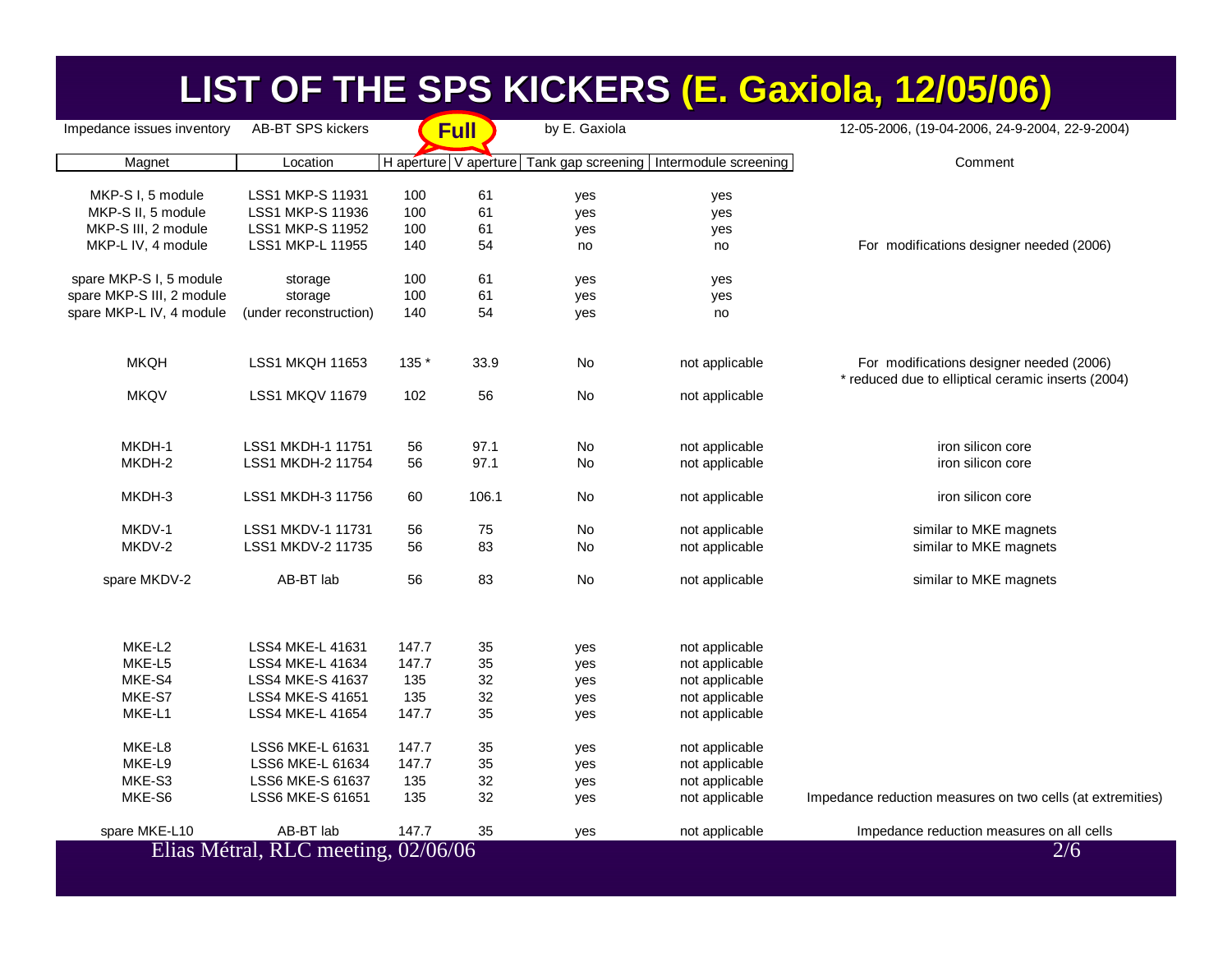### **UPDATED TABLE OF THE KICKERS UPDATED TABLE OF THE KICKERS' APERTURES AFTER APERTURES AFTER CROSS -CHECK WITH E. GAXIOLA CHECK WITH E. GAXIOLA (G. Arduini Arduini, 01/06/06) , 01/06/06)**

| @                         | <b>PARTICLE</b>   | $%$ 06s      | <b>PROTON</b>       |            |             |                                      |             |       |                               |
|---------------------------|-------------------|--------------|---------------------|------------|-------------|--------------------------------------|-------------|-------|-------------------------------|
| @                         | <b>PC</b>         | %le          | 26                  |            |             |                                      |             |       |                               |
| $^\text{\textregistered}$ | <b>GAMMA</b>      | %le          | 27.72855253         |            |             |                                      |             |       |                               |
| $^\text{\textregistered}$ | <b>LENGTH</b>     | %le          | 6911.5038           |            |             |                                      |             |       |                               |
| @                         | <b>GAMMATR</b>    | %le          | 22.77284397         |            |             |                                      |             |       |                               |
| $^\text{\textregistered}$ | Q <sub>1</sub>    | %le          | 26.12992431         |            |             |                                      |             |       |                               |
| $^\text{\textregistered}$ | Q2                | %le          | 26.18084922         |            |             |                                      |             |       |                               |
| $^\text{\textregistered}$ | DQ1               | %le          | 0.439325966         |            |             |                                      |             |       |                               |
| @                         | DQ <sub>2</sub>   | %le          | 0.319623397         |            |             |                                      |             |       |                               |
| $^\text{\textregistered}$ | <b>ORIGIN</b>     | %19s         | MAD-X 3.01.01 Win32 |            |             |                                      |             |       |                               |
| @                         | <b>DATE</b>       | %08s         | 13/04/06            |            |             |                                      |             |       |                               |
| $^\text{\textregistered}$ | <b>TIME</b>       | %08s         | 18.40.17            |            |             |                                      |             |       |                               |
| $\star$                   | <b>NAME</b>       |              | s[m]                | LENGTH [m] | BETX [m]    | DX[m]                                | BETY [m]    |       | FULLAPERX [mm] FULLAPERY [mm] |
| \$                        | %s                |              | %le                 |            | %le         | %le                                  | %le         | %le   | %le                           |
|                           | MKQH.11653**      |              | 524.6862            | 0.96       |             | 64.51713859 -0.203834072             | 37.18877804 | 115   | 32.3                          |
|                           | MKQV.11679        |              | 535.7712            | 1.416      |             | 33.88229322 -0.265543616 70.08046855 |             | 102   | 56                            |
|                           | <b>MKDV.11731</b> | <b>MKDVA</b> | 550.619             | 2.892      |             | 25.67939112 -0.422827627             | 88.2797746  | 75    | 56                            |
|                           | MKDV.11736        | <b>MKDVB</b> | 553.81              | 2.892      |             | 31.20924701 -0.487568806             | 75.4367941  | 83    | 56                            |
|                           | MKDH.11751        | <b>MKDHA</b> | 556.021             | 1.6        |             | 35.78005965 -0.532427078 67.27627624 |             | 96    | 56                            |
|                           | MKDH.11754        | <b>MKDHA</b> | 557.92              | 1.6        |             | 40.18894924 -0.570955282 60.74970389 |             | 96    | 56                            |
|                           | MKDH.11757        | <b>MKDHB</b> | 559.819             | 1.6        |             | 45.04424364 -0.609483486 54.66890535 |             | 105   | 60                            |
|                           | MKPA.11931        | <b>MKPA</b>  | 615.0954            | 3.423      |             | 26.32855499 -0.216015187 85.77846538 |             | 100   | 61                            |
|                           | MKPA.11936        | <b>MKPA</b>  | 618.7174            | 3.423      |             | 32.83404863 -0.181650065             | 71.5862138  | 100   | 61                            |
|                           | MKPC.11952        | <b>MKPC</b>  | 620.6964            | 1.78       |             | 37.07009874 -0.162873539 64.51516613 |             | 100   | 61                            |
|                           | MKP.11955         | <b>MKP</b>   | 624.3184            | 3.423      |             | 46.07038936 -0.128508417 52.82431039 |             | 140   | 54                            |
|                           | MKE.41631         | <b>MKEL</b>  | 3973.3482           | 2.014      |             | 91.97523046 -0.162968793 24.03938714 |             | 147.7 | 35                            |
|                           | MKE.41634         | <b>MKEL</b>  | 3975.6612           | 2.014      |             | 82.32729483 -0.175742387 27.57626338 |             | 147.7 | 35                            |
|                           | MKE.41637         | <b>MKES</b>  | 3977.9742           | 2.014      | 73.33678277 | $-0.18851598$                        | 31.77220251 | 135   | 32                            |
|                           | MKE.41651         | <b>MKES</b>  | 3980.2872           | 2.014      |             | 65.00369429 -0.201289573             | 36.62720455 | 135   | 32                            |
|                           | MKE.41654         | <b>MKEL</b>  | 3982.6002           | 2.014      |             | 57.32802939 -0.214063166             | 42.1412695  | 147.7 | 35                            |
|                           | MKE.61631         | <b>MKEL</b>  | 6277.1828           | 2.014      |             | 92.08548438 -0.148157569 24.11653436 |             | 147.7 | 35                            |
|                           | MKE.61634         | <b>MKEL</b>  | 6279.4958           | 2.014      | 82.4230454  | -0.161396499 27.70271087             |             | 147.7 | 35                            |
|                           | MKE.61637         | <b>MKES</b>  | 6281.8088           | 2.014      |             | 73.41886037 -0.174635428 31.95216455 |             | 135   | 32                            |
|                           | MKE.61651         | <b>MKES</b>  | 6284.1218           | 2.014      |             | 65.07292927 -0.187874358 36.86489539 |             | 135   | 32                            |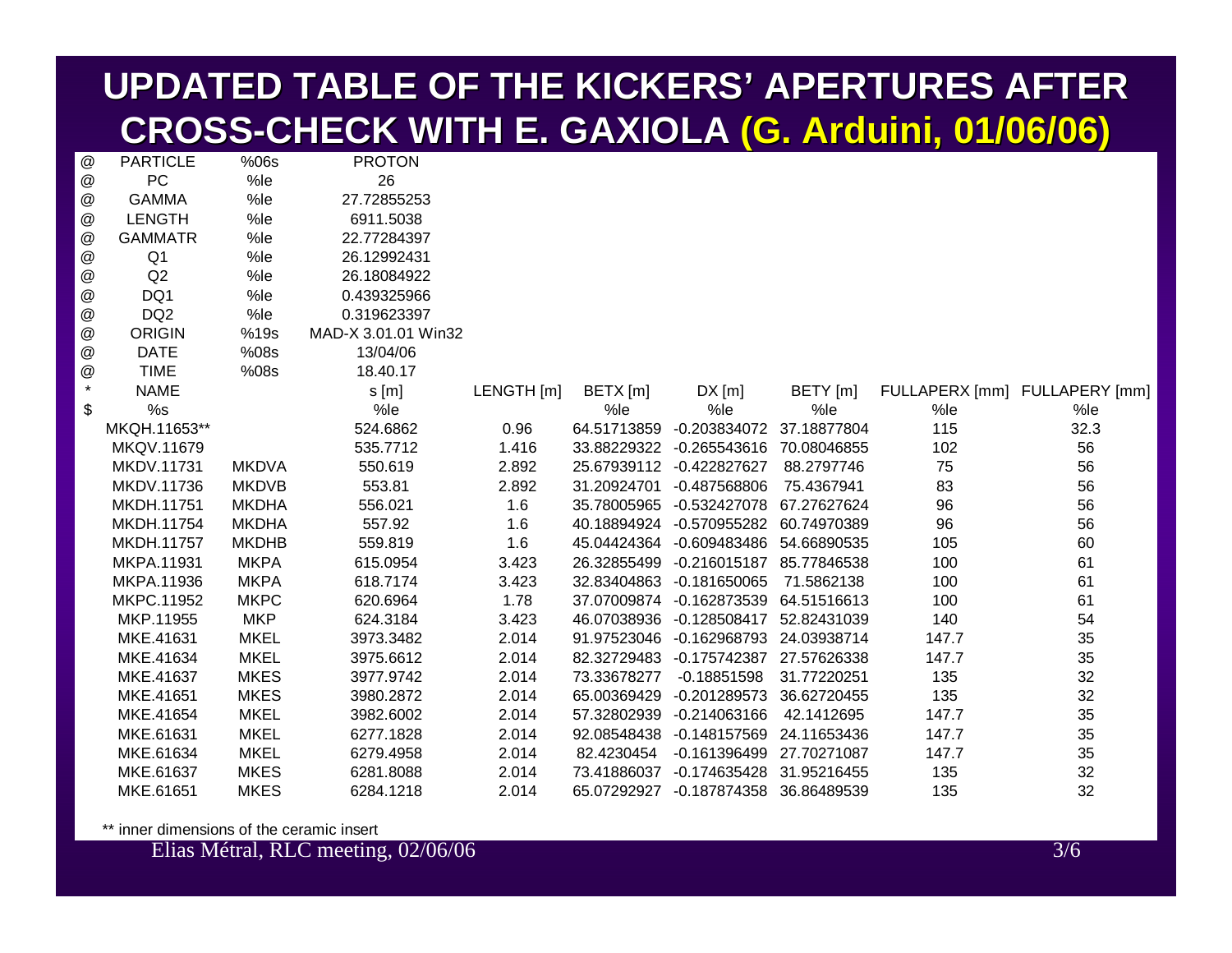#### **SPS KICKERS SPS KICKERS' LONGITUDINAL IMPEDANCE LONGITUDINAL IMPEDANCE**

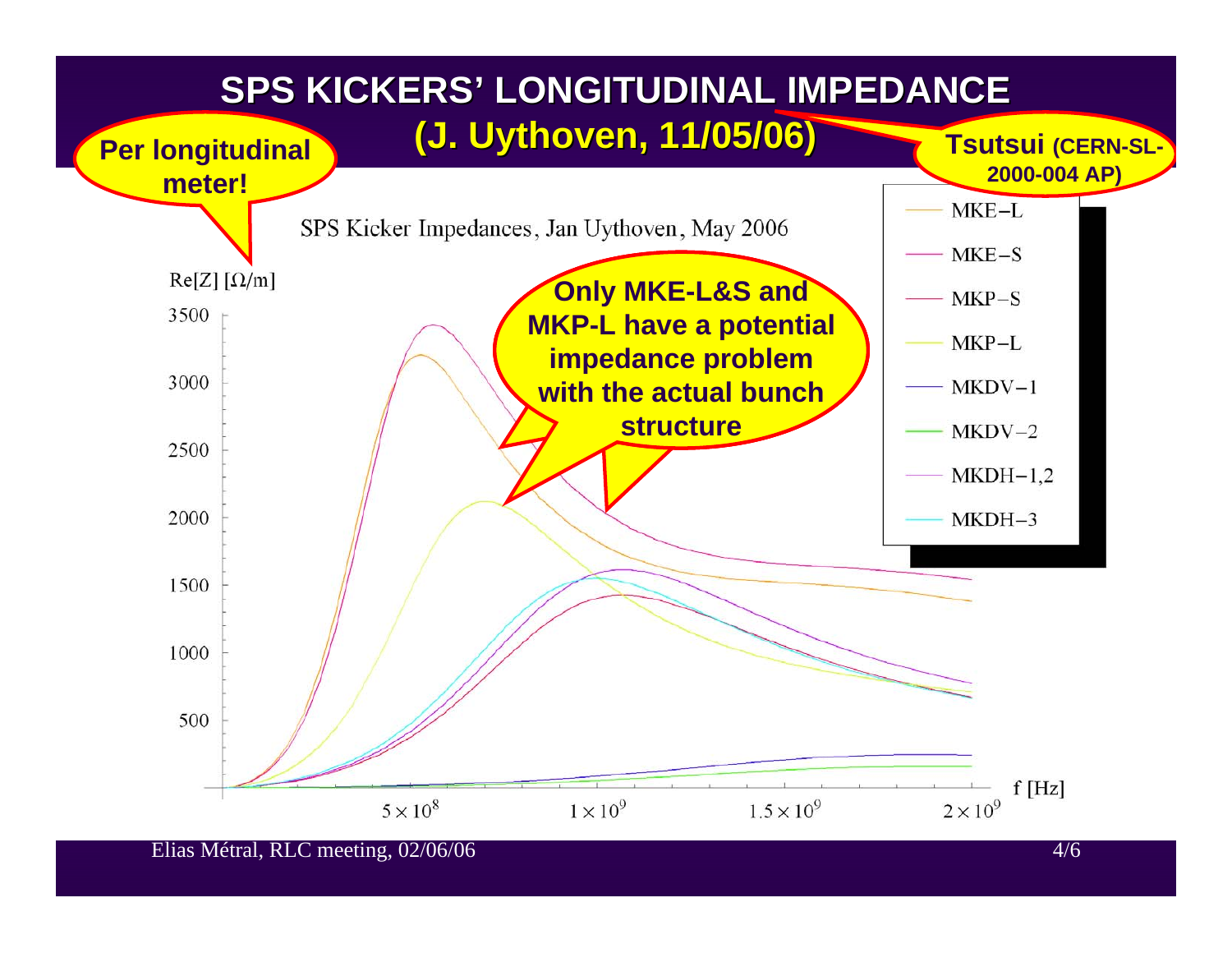### **SPS KICKERS SPS KICKERS' TRANSVERSE IMPEDANCE (1/2) TRANSVERSE IMPEDANCE (1/2) (See RLC meetings, 05&19/05/06) (See RLC meetings, 05&19/05/06)**